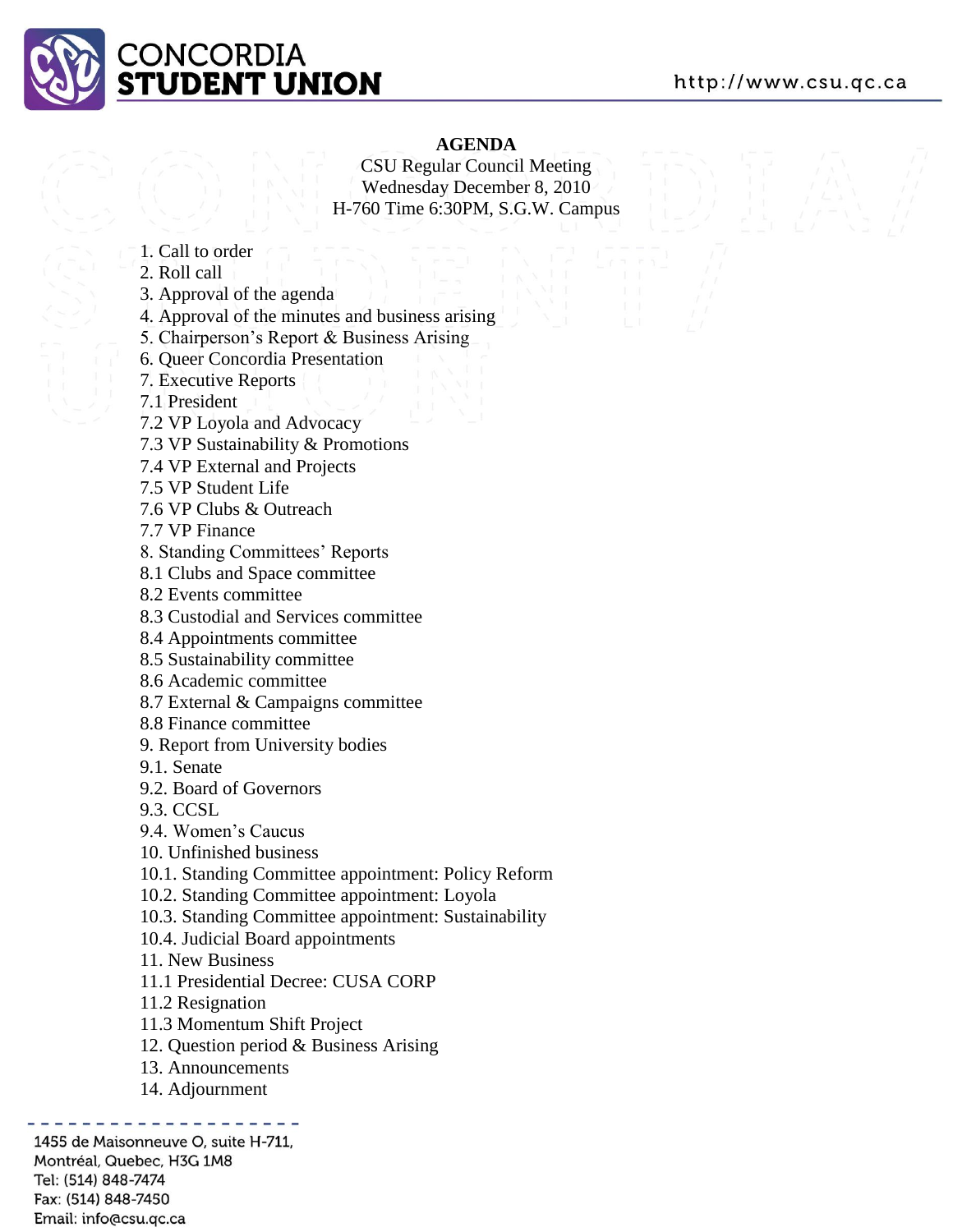# :ONCORDIA **JDENT UNION**

#### **1. Call to order**

The meeting was called to order at 6:45pm.

| 2. Roll call         |                    |                        |                  |
|----------------------|--------------------|------------------------|------------------|
| Councillors          |                    |                        |                  |
| Alex Gordon          | Aaron Green        | Teresa Seminara        | Paul Gillett     |
| Tamara Gordon        | Heba Abdel-Hamid   | Lex Gill               | <b>Joel Suss</b> |
| <b>Tomer Shavit</b>  | Alexandra Baptista | Johnnie Vu             | Luis Cordero     |
| Carlos Peurta        | Ferdando Barbosa   | Menachem Freedman      |                  |
|                      |                    |                        |                  |
| Executives:          |                    |                        |                  |
| <b>Heather Lucas</b> | Andres Lopez       | Zhuo Ling              |                  |
| Hassan Abdullahi     | Morgan Pudwell     | <b>Adrien Severyns</b> |                  |

#### **3. Approval of the agenda**

Lucas/Green: Amendment to agenda- switching agenda item 11.1 and 11.2. Motion passed unanimously.

#### **4. Approval of the minutes and business arising**

Abdel-Hamid/Vu: Motion to approve. Motion passed unanimously.

Green/Vu: Motion to approve November meeting's agenda. Motion passed unanimously.

#### **5. Chairperson's Report & Business Arising**

Wishes everyone a Happy Holidays, and reminds council that students are currently in exam period and they should therefore be particularly time conscious.

#### **6. Queer Concordia Presentation**

Safer Sex Depots, one at each of Loyola and SGW campus, located where they can be both accessible and visible. If this proves successful, then there is potential for more depots in the future. This is a public health initiative- free safe sex materials and information. They are looking for support for the project as well as partners. In particular, they are asking for seed money of \$2500.

Gillett/Abdel-Hamid: Motion to approve the \$2500.

Ling: This application should have been submitted to the special projects fund prior to council.

Green: There is also the clubs fund. By approving this here and not at the financial committee, it would be unfair to the other proposals.

Gill and presenters: This is not a proposal from just Queer Concordia. It is for the community as this is in the health interest of students.

1455 de Maisonneuve O, suite H-711, Montréal, Quebec, H3G 1M8 Tel: (514) 848-7474

Fax: (514) 848-7450 Email: info@csu.gc.ca http://www.csu.gc.ca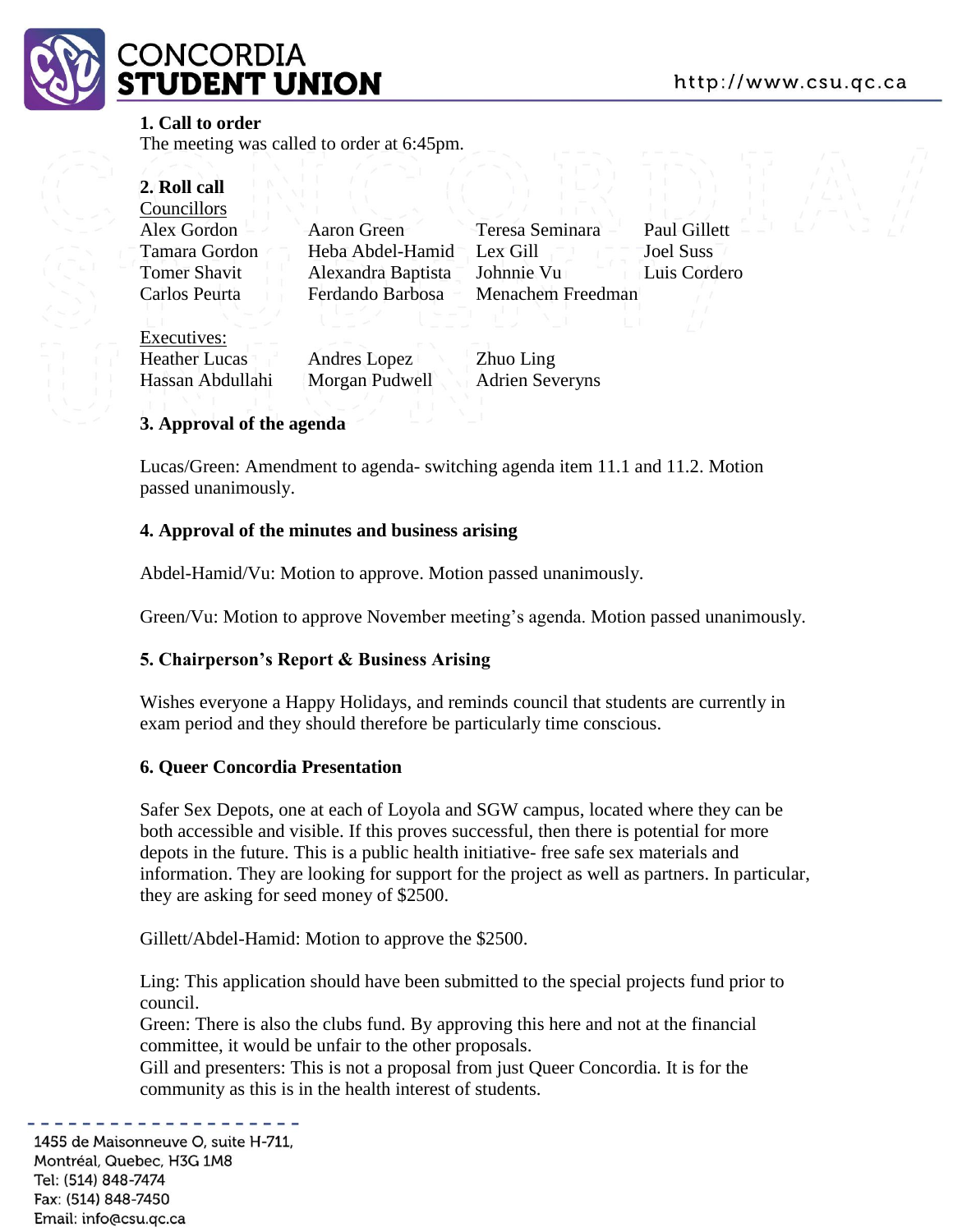

# CONCORDIA **:TUDENT UNION**

Freedmen: Where should this money come from?

Ling: This should come from the special projects fund.

Freedmen: But they are not a club; it is a group effort of collaborations, so it may be appropriate.

Pudwell: The difference is that they are not just asking council for money, but they are asking the CSU for support and partnership.

T. Gordon: The proper route should be taken.

Chair: reminder that this discussion is on whether we will approve the \$2500 or not. Khoriarty: There is other funding available as well, beyond the special projects fund. Presenter: Would like a list of funding available.

Abdullahi: Council should not set a bad precedent by skipping procedures. The money shouldn't just be taken out of the budget right now.

Pudwell: The idea is that they are asking for support. Money isn't the biggest part right now. They want council's support first. The motion for the money allocation should come later.

Ling: To give support will be fine, but money-wise there is a procedure.

Lopez: Would like to call to question.

All in favour except 3.

Motion to approve the \$2500 (in favour: 2, opposed: 9, abstaining: 2) Motion fails.

Pudwell/T. Gordon: Motion for CSU to support the Safer Sex Depot and allocate the appropriate funding.

Green/Gil: Call to Question. All in favour with 1 abstained. Motion to pass: all in favour with 1 abstained.

## **7. Executive Reports**

## **7.1 President**

#### **Referendum:**

- The fee levy proposal for the student centre did not pass but there are things to be learned, and I'm happy to know that we had one of the biggest turn out for a referendum. - We will start having open strategic meetings with students as to how to address the issue on the tuition increase.

## **University Affairs:**

- Board of Governors will be meeting on Dec 9th

- Will be in discussions with Roger Cote the VP Services, the Environmental Advisory Committee, and Sustainable Concordia to go over how we can make the possibility of being a water bottle free campus into a reality.

## **Communications:**

- Press release issued on the Dec 6 demonstration and calling all students to get on the bus.

- Protest against the tuition increase on Dec 6 in Quebec City.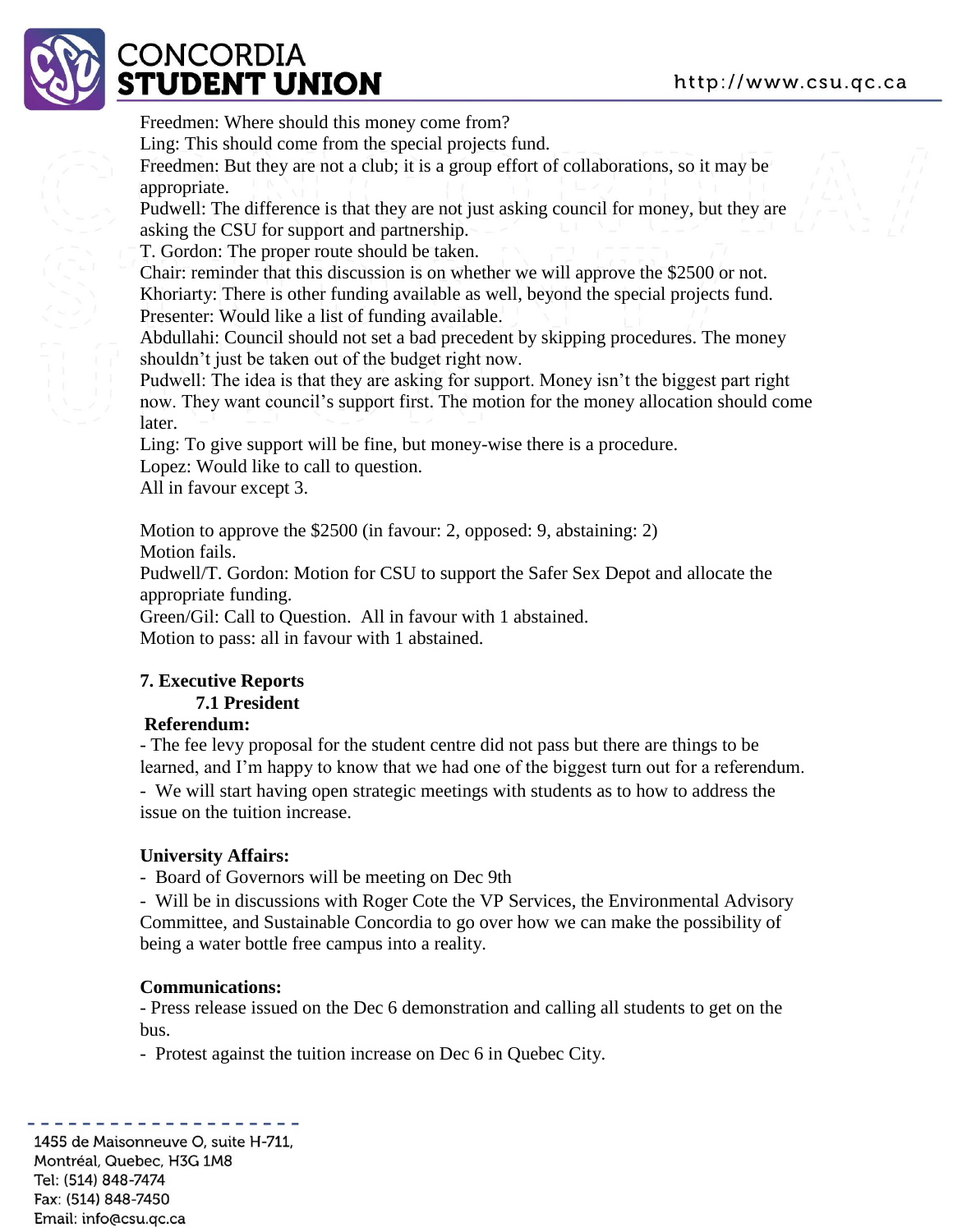

**Legal Information Clinic (LIC):** Working with GSA to expand hours through funds given through CCSL, we are still waiting for the green light from the GSA to move forward.

**Custodial and Services committee:** Attempted to meet to discuss water bottle policy brought forth from policy reform, but councillors didn't respond to the doodle link.

**Appointments committee:** 2 applicants for JB, and 2 candidates for policy review were interviewed

#### **7.2 VP Loyola and Advocacy**

#### **The Hive Kitchen/ Café Renovations**

- The renovations of the Hive kitchen is finally completed

- The renovation of the Hive café has begun. Funding has been received from the SAF and CCSL.

- Facilities management will be providing a budget plan for the Hive Café early next week

#### **Loyola**

Due to increased demand at the Loyola luncheon, we have secured more funding.

- We are working on advertising and marketing of the service so that more students at Loyola are aware of this service

- Upgrading the sound system at the hive so that it becomes easier for clubs and associations to use during events,

- Co-operating with the Dean of Students office on the "Loyola on Ice" project

#### **CSU Bursaries Awards**

- Preparing the online system for the bursary registration.

- Scheduling dates for the academic committee to meet and discuss the procedure for giving out the awards.

- Plan to give out all awards in the winter semester.

#### **7.3 VP Sustainability & Promotions**

#### **Sustainability**

· Bottled Water

- hosted a bottled water panel discussion you can listen to the audio here: http://www.mediafire.com/?z5bfwl6pk50rfdf

- CSU ASFA Green Week focussed on bottled water and access to water
- Meeting next week with Roger Cote and Pepsi to discuss bottled water

· Worked with policy reform to clean up the sustainability policies of the CSU

· SAF

- the BoD has finally allocated the SPF funding
- SAF AGM some major changes were made to the SAF by-laws
- Hassan will be the second executive on the BoD

#### **Promotions**

· Designers are working on Winter Orientation and sponsorship packages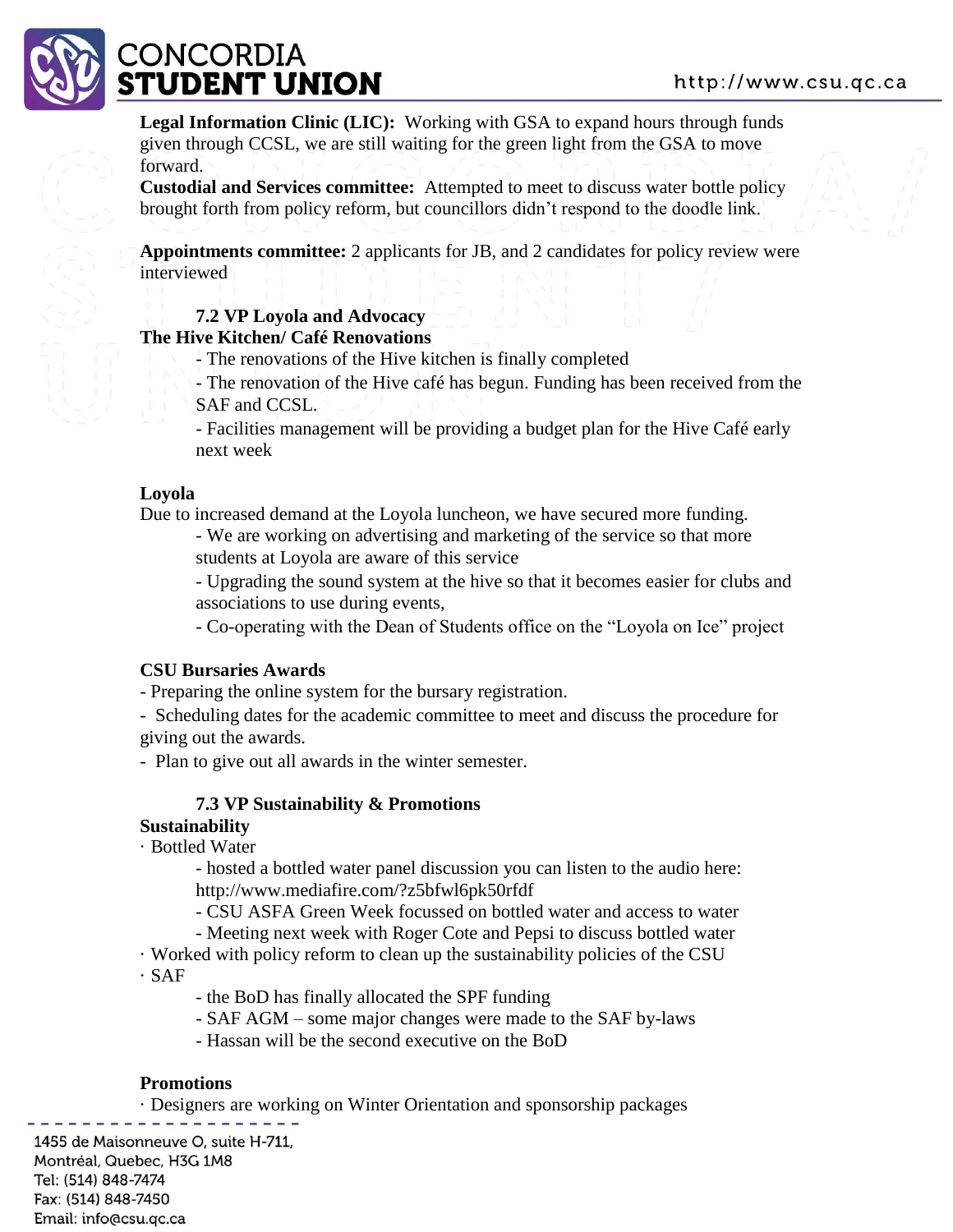

# :ONCORDIA **TUDENT UNION**

· Working on updating info on the website.

## **7.4 VP External and Projects**

#### External and Campaigns Committee Report

1. Student Center: Students spoke and voted against the question 69 to 31%. Voter turnout was at an unprecedented high.

2. HIV/AIDS Awareness Week

Ongoing. Movie night tonight, concert tomorrow, Red Thirsty Thursday. New order of heart-o-grams coming.

3. December 6th Protest in Quebec City

4. 2 buses are on standby. The FEUQ has been on campus to share their expertise in mobilization techniques. The CSU, FEUQ, GSA, FEM, and Uberculture have been working closely to mobilize students. Sign

5. Diversity Campaign

 $\Box$ It will be the first of 2011. Former Governor General of Canada Adrienne Clarkson will be the headline. Campaign will be planned as of December 7th.

6. Campaigns Coordinator: Job Opening.

#### VP External and Projects Executive Report:

1. Student Center Campaign

□Logistical preparation, volunteer training, field work and student group outreach.

 $\Box$  The students voted no leading the CSU to reorient its objectives.

 $\Box$ Call for student at large contribution.

*Momentum Shift Project (MSP)*.

2. Attended FEUQ Congress in Levis (week end of the 13th of November) with President Heather Lucas.

3. Logistical preparation for the December 6th protest in Quebec City.

 $\Box$  On Monday December 6, the CSU is going to Quebec City along with thousands of other Quebec students to fight against tuition fees increases.

□ Collaboration between student unions across Quebec as well as internal student organization has been extremely fruitful.

□CSU, FEUQ, FEM, GSA, and Uberculture have been very active in mobilizing students at Concordia.

## **7.5 VP Student Life**

**Cultural Nights**: Past cultural night (November 17th) was a success, we implemented the new measures to control alcohol consumption and everything went smoothly. I spoke with head of security following the event and they had no reports or complaints around campus pertaining to our event. They were also happy with how we handled the entire situation, we will keep the same measures for upcoming cultural nights (3 security agents present all night, bracelets to keep track of drinks per person, identification, and number count at the door). Upcoming Jewish cultural night in collaboration with Hillel and Chabad will take place Monday Dec 6th.

**Winter Orientation**: I have been in several meetings finding quotes for different events and activities for winter orientation. Winter Orientation will begin January 17th with a

```
1455 de Maisonneuve O, suite H-711,
Montréal, Quebec, H3G 1M8
Tel: (514) 848-7474
Fax: (514) 848-7450
Email: info@csu.gc.ca
```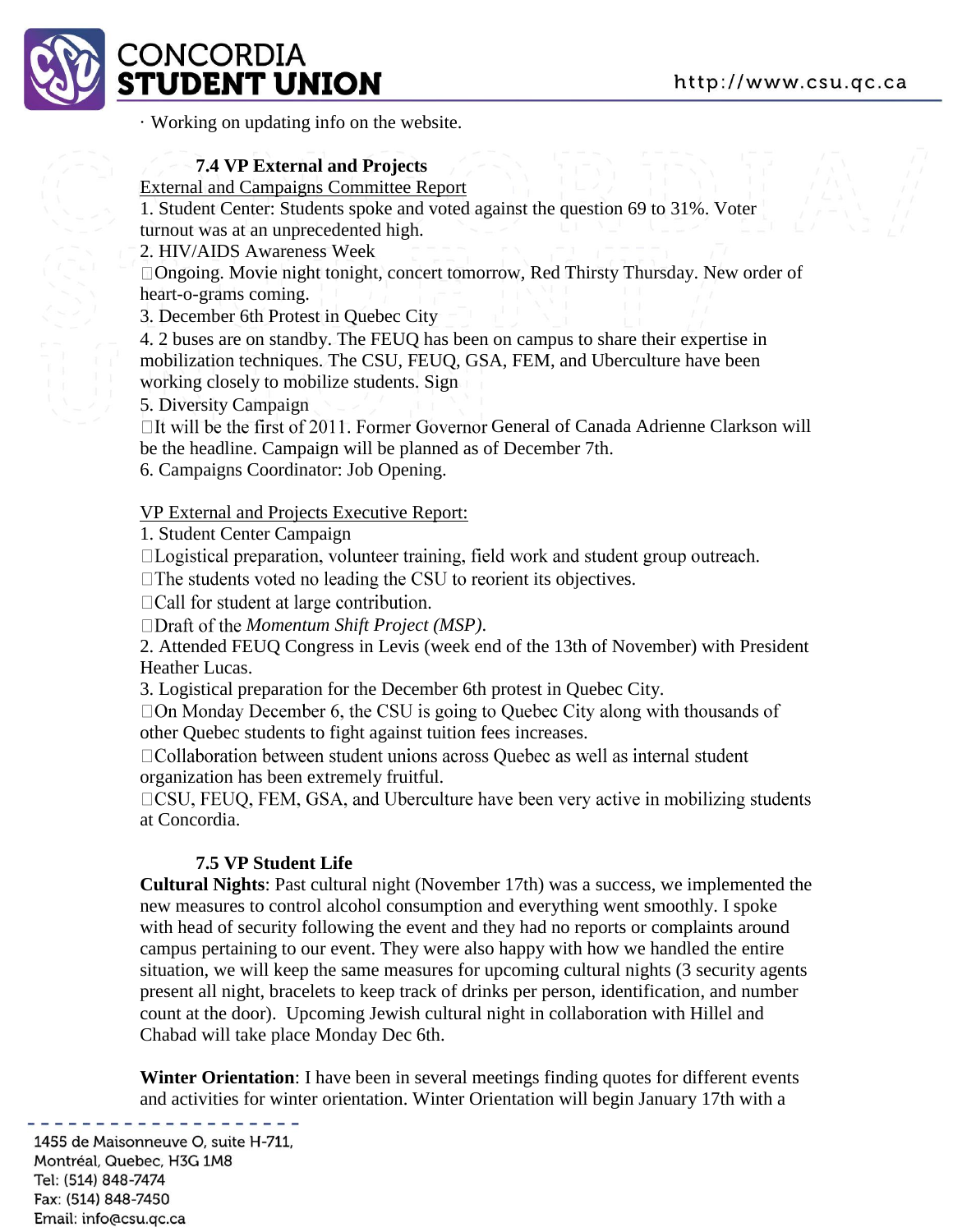# **ONCORDIA UDENT UNION**

snowboard jam, an event consisting of a snow park built at the parking lot along with ice bar, ice sculptures, and graffiti show. On Tuesday January 18th there will be a many taste of Concordia at the 7th floor lounge. On Wednesday January 19th there will be a cultural night at the hive and on Thursday January 20th there will be a concert at the hive. The band we have looked in so far is "Scratch Scratch Scratch" a very similar act to the one on the September concert of Keys N Krates.

**Quebec City Winter Carnival Trip**: Tickets are now on sale at the CSU reception, the trip will take place on February  $4 - 6$ .

#### **7.6 VP Clubs & Outreach**

- Coffee and snacks: I am organizing the coffee breaks for the exams period at both SGW and Loyola campuses. We are going to have 2 days at Loyola and 5 downtown in collaboration with alumni. I had several meetings with alumni to help organize and set up the events. We need volunteers so spread the word please.

- Meeting with clubs: As I promised in my campaign I am attending an executive meeting of each club until now I attended 24 clubs executives meetings out of 68. This was very beneficial to the clubs who had a lot of questions and I've heard a lot of positive feedback from the clubs about the CSU.

- Trainings: 4 trainings where given to clubs 2 about poster designs and 2 for basic website these training thought the VP communications of the clubs how to design proper material to promote their events.

- Clubs: I've been processing requisitions and budgets and dealing with some small difficulties that the few clubs are facing

- Office check: I did an office check to make sure that the clubs that have offices are keeping the office clean and tidy also the check includes making sure that the clubs have office hours and that the office hours are clearly communicated to members of the club.

#### **7.7 VP Finance**

Task Accomplished 1) Processed CSU fee levy for the fall semester

2) Planned budget for winter orientation

3) Processed Special funding for 13 applications

- CSU SPF: The committee and I went through over 13 applications and ranked them according to their relevance and impact to student life within Concordia - Winter Orientation: CSU is organizing in collaboration with various student groups the

winter orientation. The planned budget for the concert is \$15000 including the artist fees and the production. The planned cost for the snow park day and other activities is \$10 000. However, if we do receive external funding through sponsorship, our event will become more elaborate.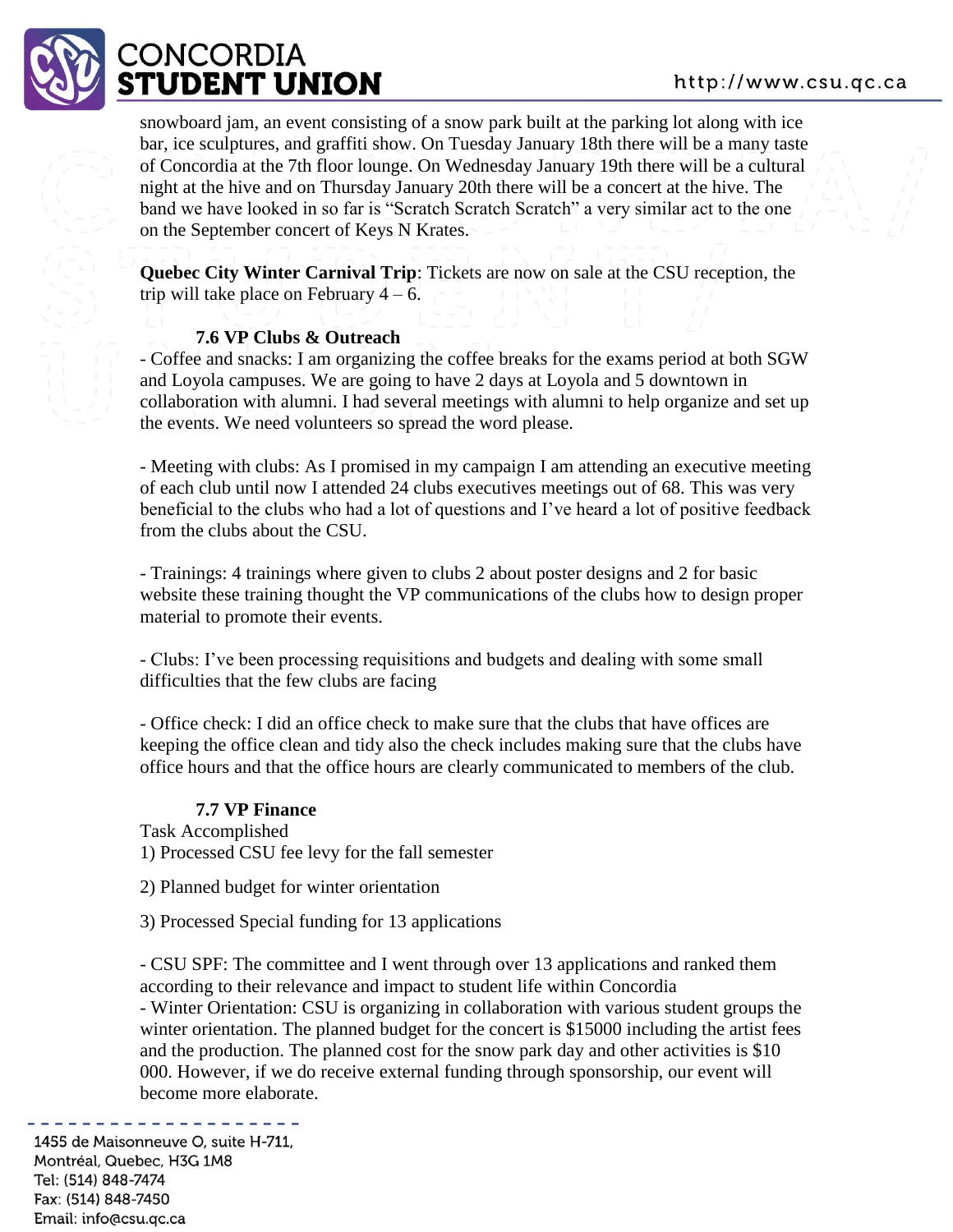#### http://www.csu.gc.ca



# **ONCORDIA UDENT UNION**

- Reggie's: The accounting for Reggie's is still underway, a summary will be provided at council

#### Task Accomplished

1) Met with University to discuss the details of financial implication of the Student **Center** 

2) Oversaw the proper handling of cash at CSU events

3) Processed employee payroll and inventory replenishment

Suss/Gordon: Motion for 5 minute Recess.

**8. Standing Committees' Reports 8.1 Clubs and Space committee**  Nothing to report.

**8.2 Events committee**  Has not met.

**8.3 Custodial and Services committee**  Nothing to report.

#### **8.4 Appointments committee**

There are 2 candidates.

#### **8.5 Sustainability committee**

Has not met due to unavailability of meeting times. Green: Can spots be filled by councillors or students at large? Chair: It is not stated.

#### **8.6 Academic committee**

Has not met.

#### **8.7 External & Campaigns committee**

Severyns:

Met on Nov 30<sup>th</sup>. Talked about the results of the student centre referendum. Also talked about the ongoing HIV Awareness Weeks.

On Dec  $6<sup>th</sup>$ , went to Quebec City to protest against tuition hikes.

There will be a diversity campaign coming up, for the first time at CSU.

The current Campaigns Coordinator will be leaving at the end of the semester due to an internship so this position is now available.

Gordon: How did the protest in Quebec City go? Severyns: We want to create awareness of the issue and it is critical to keep the momentum going. The number of students was quite the record and we would like to keep this going.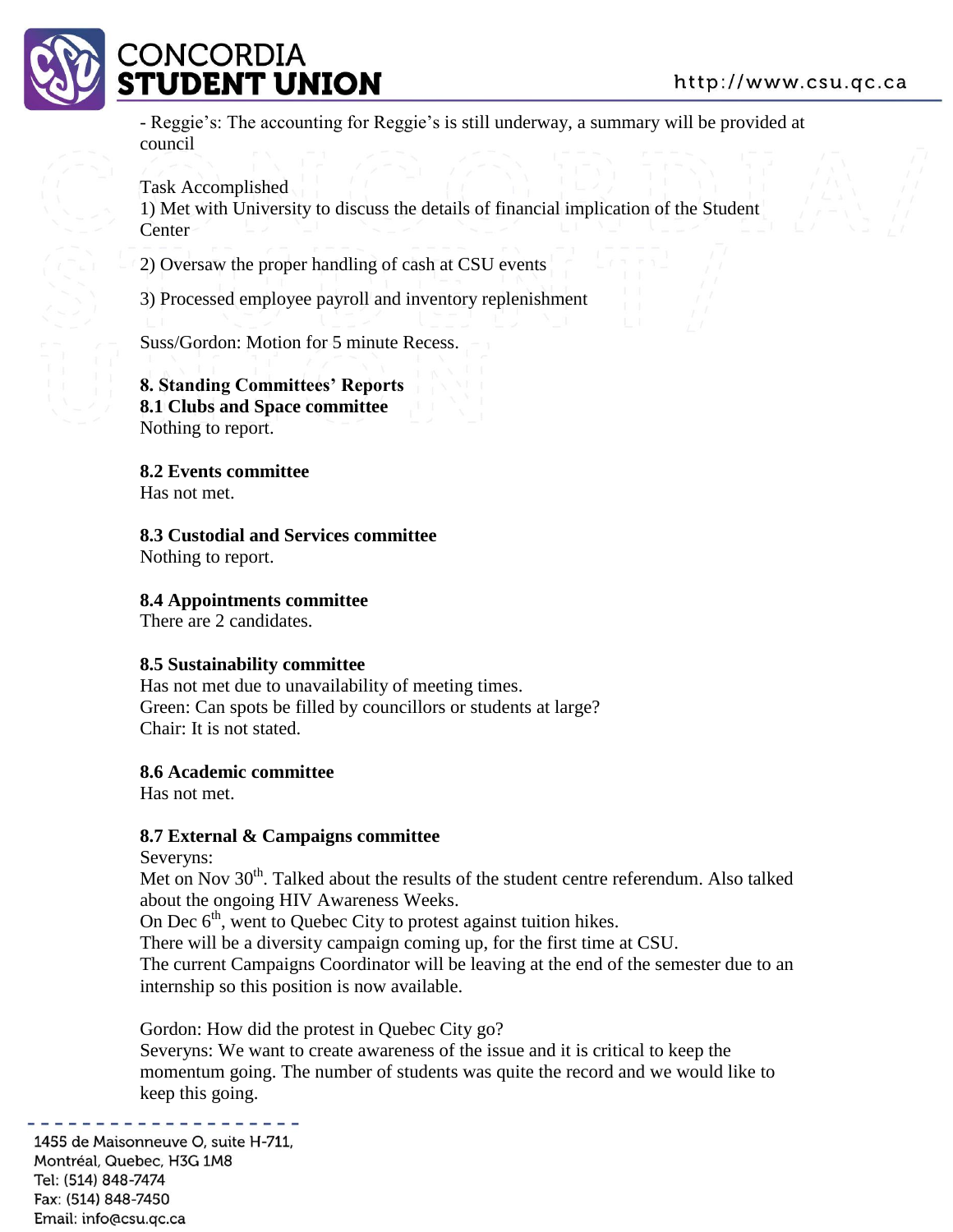

Gil: In the past PLQ has issued a statement that they would like to double the tuition.

#### **8.8 Finance committee**

Ling: Councillor Taylor Knott owes approximately \$400 in Halloween howler tickets. She has been out of reach. If anyone sees her please ask her to bring the money/tickets back.

**9. Report from University bodies 9.1. Senate**  Has not met.

**9.2. Board of Governors**  Meeting is tomorrow.

#### **9.3. CCSL**

Most of the funding has been approved and there have been great outcomes.

**9.4. Women's Caucus**  Has not met.

#### **10. Unfinished business**

#### **10.1. Standing Committee appointment: Policy Reform**

Lucas/Green: Motion for closed session. All in favour. Closed session (8:14pm).

Gonzalo Nieto is appointed as student at large to the Policy Reform Committee.

Gill and Green are appointed as councillors to the Policy Reform Committee.

#### **10.2. Standing Committee appointment: Loyola 10.3. Standing Committee appointment: Sustainability**

## **10.4. Judicial Board appointments**

Ceejay Amanda Desfosses appointed to the judicial board.

Suss/Cordero: Motion for open session. Motion passed unanimously.

#### **11. New Business**

#### **11.1 Resignation**

Ling: Announcing resignation as VP Finance for CSU due to time constraints. He will build a transition for CSU before he leaves. Khoriarty will be taking his place starting in early January.

Khoriarty: He will now be VP Clubs and Finance.

Lucas: This will not set the CSU back. Khoriarty will be much assisted by the Clubs Coordinator.

Green: Motion to approve Khoriarty as VP Clubs as well as Finance. Motion passed unanimously.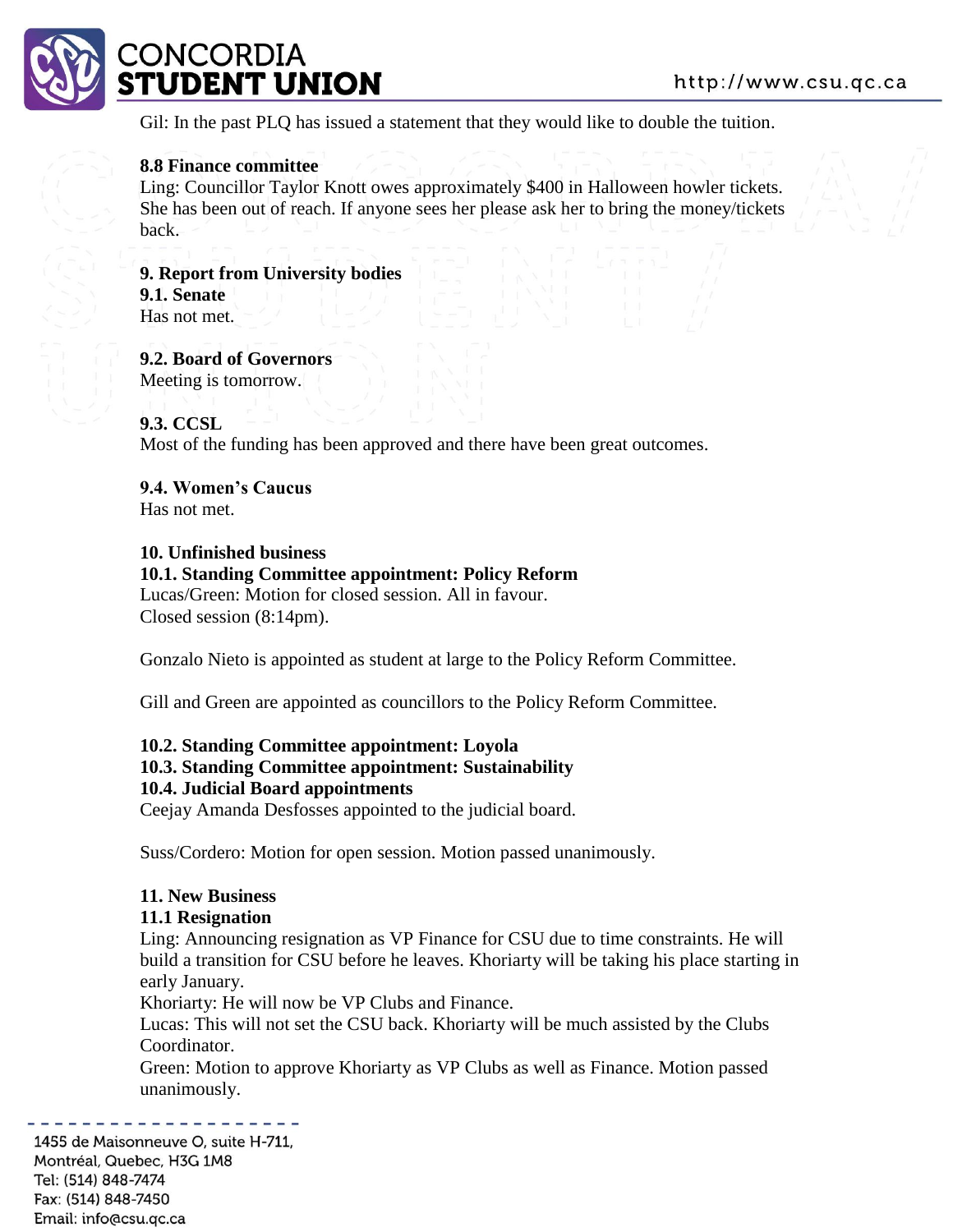

Gill/Gillett: Motion for 5-minute recess. Motion fails.

#### **11.2 Presidential Decree: CUSA CORP**

Lucas: Recently found out that she cannot sit on the Board of Directors as she is not a Canadian citizen or a permanent resident, and hence issued a presidential decree for Marlowe Wilson, the manager of Reggie's, to sit in her place. However, she asks the council to strike down her decree, as it has come to her attention that Marlow, who would be taking the place, is leaving.

Green/Gillett: Motion to postpone the presidential decree indefinitely. Motion passed unanimously.

Lucas: Would like Khoriarty to take the place.

Ling: As VP Finance, Khoriarty will already be taking the place as Treasurer for CUSA CORP. This is why Khoriarty will be a better replacement. Right now is the transition period so we need immediate action.

Motion to appoint Khoriarty as director of CUSACORP in place of Lucas. Motion passed unanimously.

Be it resolved that Ramy Khoriarty is hereby elected as director of CUSACORP Management Ltd. to hold office until the next annual meeting of the shareholder or resolution in lieu thereof, or until his resignation, removal or replacement.

#### **11.3 Momentum Shift Project**

Severyns: This shift project is our response to the Student Centre referendum. There was great response and the level of concern was raised. We would like to continue this momentum in student involvement increase. This is our opportunity to reach out to students on how they want the CSU to reform and cater to needs, with respect to by-law 5.4. In particular, there is a battle against tuition increase. This project is planned to take place at the end of January. We will need the approval of council or presidential approval. He brought it to council.

Gill/Lucas: Motion to create an ad hoc mobilization committee, by two-third council vote. Motion passed, all in favour, 1 abstained.

Gill/Pudwell: This committee will be filled and approved at the next meeting. It will include the VP Sustainability and VP External, as part of the minimum of 4 councillors and 3 students at large.

Gill: This could be done by presidential decree; however it is better than we do this through council.

Gill/A. Gordon: Motion for an information general meeting, as per by-law 5.4, in the week of January 24<sup>th</sup>. Motion passed unanimously.

#### **12. Question period & Business Arising**  None.